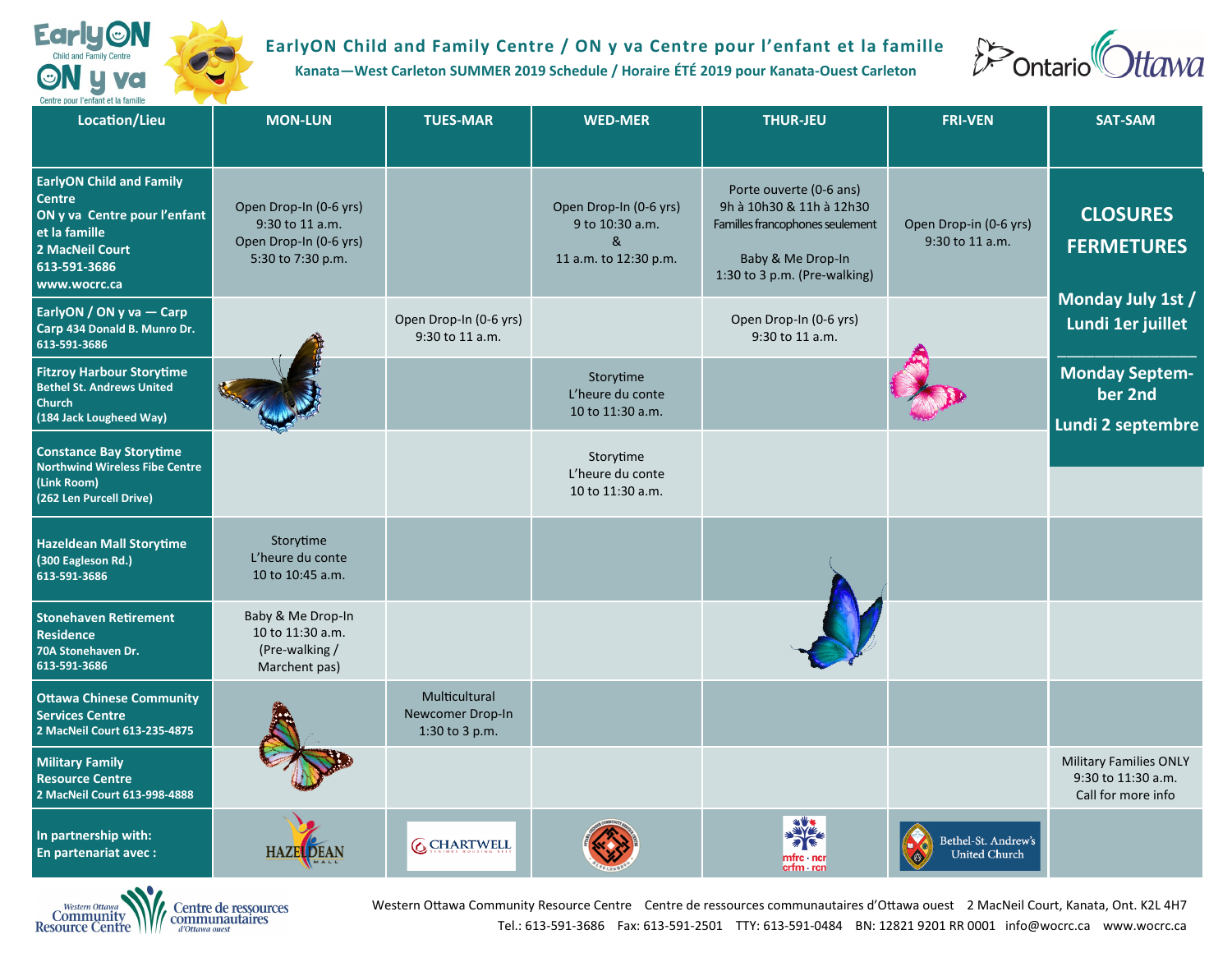

## **EarlyON Child and Family Centre / ON y va Centre pour l'enfant et la famille**

**Kanata—West Carleton SUMMER 2019 Schedule / Horaire ÉTÉ 2019 pour Kanata-Ouest Carleton**



| Workshop/Atelier                                                                                                                                                                                                                                                                                                                                                                                                   | Age/Âge                                                      | <b>Date</b>                                                                                                                                                                                | <b>Time/Heure</b>                           | Location/Lieu                                                 | To register/<br><b>Pour s'inscrire</b>                  | Language/<br>Langage         |
|--------------------------------------------------------------------------------------------------------------------------------------------------------------------------------------------------------------------------------------------------------------------------------------------------------------------------------------------------------------------------------------------------------------------|--------------------------------------------------------------|--------------------------------------------------------------------------------------------------------------------------------------------------------------------------------------------|---------------------------------------------|---------------------------------------------------------------|---------------------------------------------------------|------------------------------|
| <b>Free Dental Screening and Denture Cleaning Clinic</b><br>Dépistages dentaires gratuits                                                                                                                                                                                                                                                                                                                          | All ages<br>Tous âges                                        | 3rd Tuesday of the month<br>Le troisième mardi de<br>chaque mois                                                                                                                           | 9 a.m. to 12 p.m.<br>9h00 à 12h00           | 2, cour MacNeil Court                                         | No registration required/<br>Aucune inscription requise | <b>Bilingual</b><br>Bilingue |
| Playgroup in the sun $+$ picnic<br>Join us for a fun morning at the Carp Splash Pad.<br>Have fun with bubbles, sponges and water balloons<br>and much more! Please bring your own lunch picnic.<br>Groupe de jeux au soleil + pique nique<br>Une matinée amusante aux jeux d'eaux à Carp. On<br>s'amuse avec des bulles, des éponges et des<br>ballounes d'eaux. Amenez votre pique-nique pour<br>diner avec nous. | Newborn to 6 yr old<br>Nouveau-né à 6 ans                    | Tuesday July 9<br>Mardi 9 juillet                                                                                                                                                          | 9:30 a.m. to 12:00 p.m.<br>9 h 30 à 12 h 00 | Carp Splash Pad<br>(108 Juanita Avenue)                       | Click Here / Cliquez ici                                | English<br>Anglais           |
| <b>Infant Massage</b><br>Learn how to massage your pre-crawling baby to<br>help improve sleep, bonding, development and<br>more.<br>Massage pour bébé<br>Venez apprendre des techniques simples de massage<br>avec votre bébé pour améliorer son sommeil, son<br>développement et votre attachement.                                                                                                               | Pre-crawling babies<br>Bébés qui ne<br>rampent pas           | July 16, 23, 30 & August 6<br><b>Register ONCE for all</b><br>4 sessions<br>16, 23, 30 juillet et 6 août<br>Veuillez vous inscrire<br>UNE fois pour les 4<br>sessions                      | 10:00 to 11:30 a.m.<br>10 h 00 à 11 h 30    | <b>West Carleton Client Service</b><br>Centre<br>5670 Carp Rd | Click Here / Cliquez ici                                | English<br>Anglais           |
| <b>Introduction to Tennis</b><br>A tennis program which allows young players to learn<br>the basics using a systematic progression of court<br>sizes, balls, and racquets.<br>Une introduction au tennis<br>Un programme qui permet aux jeunes joueurs<br>d'apprendre la base et de jouer le jeu plus rapide-<br>ment, efficacement et avec succès.                                                                | 4 to 6 yr old<br>with an adult<br>$4$ à 6 ans<br>avec adulte | July 30, 31 & August 1<br><b>Register ONCE for all</b><br>3 sessions<br>Le 30, 31 juillet et 1er<br>août<br><b>Veuillez vous inscrire</b><br><b>UNE fois pour les 3</b><br><b>Sessions</b> | 2:00 to 3:00 p.m<br>14 h 00 à 15 h 00       | <b>Glen Cairn Tennis Club</b><br>(70 chemin Castlefrank Road) | Click Here / Cliquez ici                                | English<br>Anglais           |



Western Ottawa Community Resource Centre Centre de ressources communautaires d'Ottawa ouest 2 MacNeil Court, Kanata, Ont. K2L 4H7 Tel.: 613-591-3686 Fax: 613-591-2501 TTY: 613-591-0484 BN: 12821 9201 RR 0001 info@wocrc.ca www.wocrc.ca